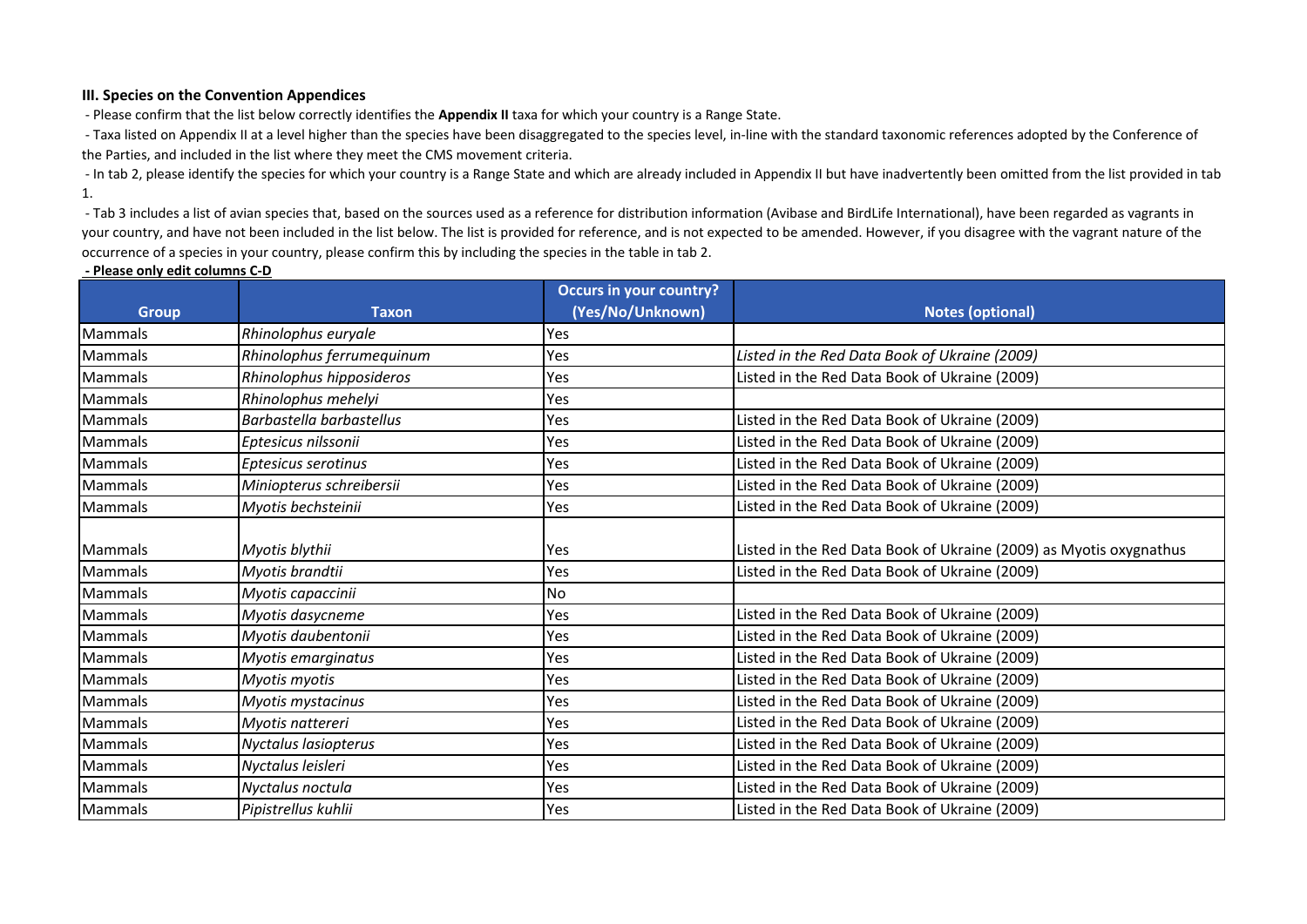|              |                           | <b>Occurs in your country?</b> |                                                                  |
|--------------|---------------------------|--------------------------------|------------------------------------------------------------------|
| Group        | <b>Taxon</b>              | (Yes/No/Unknown)               | <b>Notes (optional)</b>                                          |
| Mammals      | Pipistrellus nathusii     | Yes                            | Listed in the Red Data Book of Ukraine (2009)                    |
| Mammals      | Pipistrellus pipistrellus | Yes                            | Listed in the Red Data Book of Ukraine (2009)                    |
| Mammals      | Pipistrellus pygmaeus     | Yes                            | Listed in the Red Data Book of Ukraine (2009)                    |
| Mammals      | Plecotus auritus          | Yes                            | Listed in the Red Data Book of Ukraine (2009)                    |
| Mammals      | Plecotus austriacus       | Yes                            | Listed in the Red Data Book of Ukraine (2009)                    |
| Mammals      | Vespertilio murinus       | Yes                            | Listed in the Red Data Book of Ukraine (2009)                    |
| <b>Birds</b> | Accipiter brevipes        | Yes                            | Listed in the Red Data Book of Ukraine (2009)                    |
| <b>Birds</b> | Accipiter gentilis        | Yes                            |                                                                  |
| <b>Birds</b> | Accipiter nisus           | Yes                            |                                                                  |
| <b>Birds</b> | Aegypius monachus         | Yes                            | Listed in the Red Data Book of Ukraine (2009)                    |
| <b>Birds</b> | Aquila chrysaetos         | Yes                            | Listed in the Red Data Book of Ukraine (2009)                    |
| <b>Birds</b> | Aquila heliaca            | Yes                            | Listed in the Red Data Book of Ukraine (2009)                    |
| <b>Birds</b> | Aquila nipalensis         | Yes                            | Listed in the Red Data Book of Ukraine (2009)                    |
| <b>Birds</b> | <b>Buteo buteo</b>        | Yes                            |                                                                  |
| <b>Birds</b> | <b>Buteo lagopus</b>      | Yes                            |                                                                  |
| <b>Birds</b> | <b>Buteo rufinus</b>      | Yes                            | Listed in the Red Data Book of Ukraine (2009)                    |
| <b>Birds</b> | Circaetus gallicus        | Yes                            | Listed in the Red Data Book of Ukraine (2009)                    |
| <b>Birds</b> | Circus aeruginosus        | Yes                            |                                                                  |
| <b>Birds</b> | Circus cyaneus            | Yes                            |                                                                  |
| <b>Birds</b> | Circus macrourus          | Yes                            | Listed in the Red Data Book of Ukraine (2009)                    |
| <b>Birds</b> | Circus pygargus           | Yes                            | Listed in the Red Data Book of Ukraine (2009)                    |
| <b>Birds</b> | Clanga clanga             | Yes                            | Listed in the Red Data Book of Ukraine (2009) as Aquila clanga   |
|              |                           |                                |                                                                  |
| <b>Birds</b> | Clanga pomarina           | Yes                            | Listed in the Red Data Book of Ukraine (2009) as Aquila pomarina |
| <b>Birds</b> | Gyps fulvus               | Yes                            | Listed in the Red Data Book of Ukraine (2009)                    |
| <b>Birds</b> | Haliaeetus albicilla      | Yes                            | Listed in the Red Data Book of Ukraine (2009)                    |
| <b>Birds</b> | Hieraaetus pennatus       | Yes                            | Listed in the Red Data Book of Ukraine (2009)                    |
| <b>Birds</b> | Milvus migrans            | Yes                            | Listed in the Red Data Book of Ukraine (2009)                    |
| <b>Birds</b> | Milvus milvus             | Yes                            | Listed in the Red Data Book of Ukraine (2009)                    |
| <b>Birds</b> | Neophron percnopterus     | Yes                            | Listed in the Red Data Book of Ukraine (2009)                    |
| <b>Birds</b> | Pernis apivorus           | Yes                            |                                                                  |
| <b>Birds</b> | <b>Pandion haliaetus</b>  | Yes                            | Listed in the Red Data Book of Ukraine (2009)                    |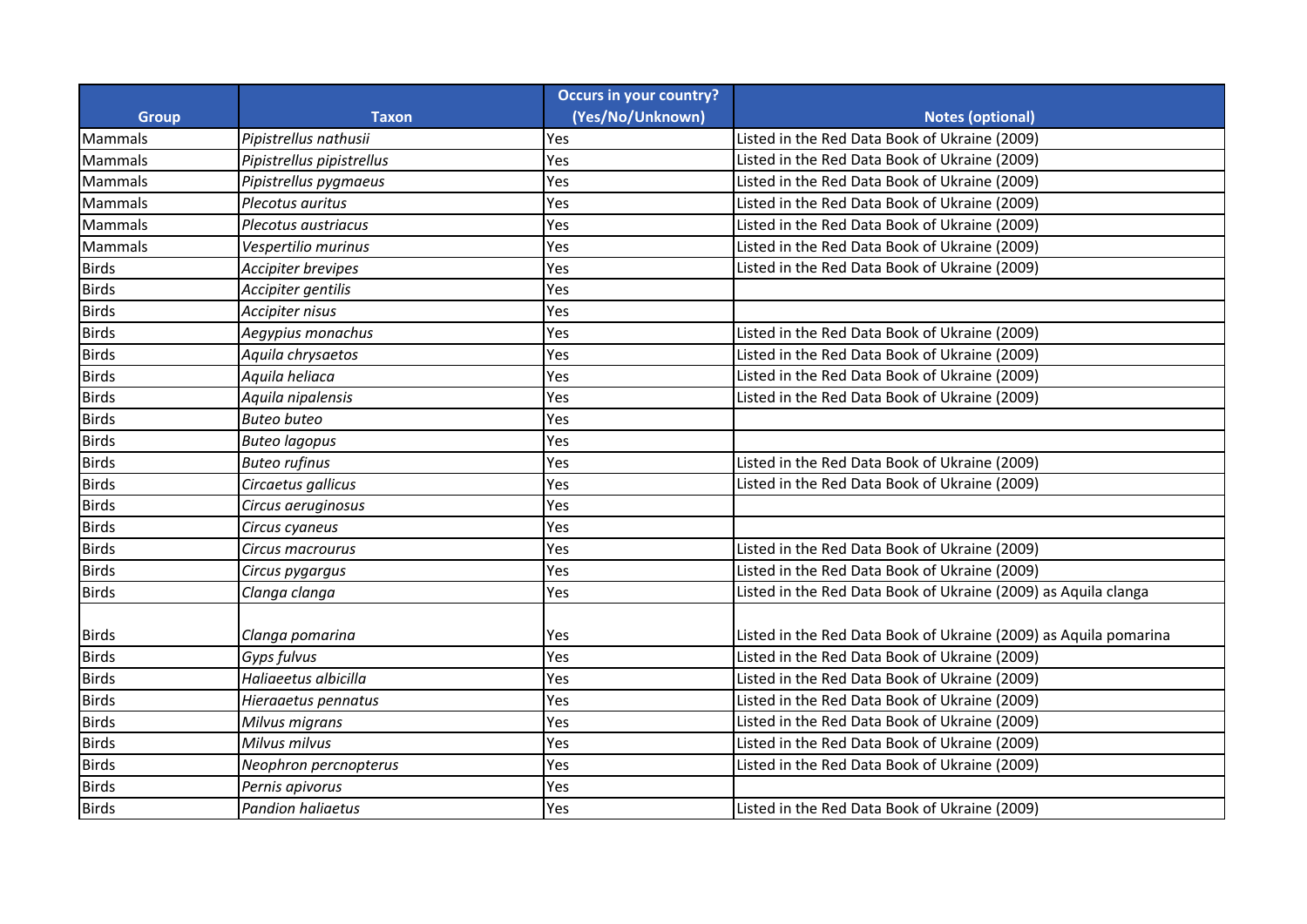|              |                          | <b>Occurs in your country?</b> |                                                                        |
|--------------|--------------------------|--------------------------------|------------------------------------------------------------------------|
| <b>Group</b> | <b>Taxon</b>             | (Yes/No/Unknown)               | <b>Notes (optional)</b>                                                |
| <b>Birds</b> | Anas acuta               | Yes                            |                                                                        |
| <b>Birds</b> | Anas crecca              | Yes                            |                                                                        |
| <b>Birds</b> | Anas platyrhynchos       | Yes                            |                                                                        |
| <b>Birds</b> | Anser albifrons          | Yes                            |                                                                        |
| <b>Birds</b> | Anser anser              | Yes                            |                                                                        |
| <b>Birds</b> | Anser erythropus         | Yes                            | Listed in the Red Data Book of Ukraine (2009)                          |
| <b>Birds</b> | Anser fabalis            | Yes                            |                                                                        |
| <b>Birds</b> | Aythya ferina            | Yes                            |                                                                        |
| <b>Birds</b> | Aythya fuligula          | Yes                            |                                                                        |
| <b>Birds</b> | Aythya marila            | Yes                            |                                                                        |
| <b>Birds</b> | Aythya nyroca            | Yes                            | Listed in the Red Data Book of Ukraine (2009)                          |
|              |                          |                                |                                                                        |
| <b>Birds</b> | <b>Branta ruficollis</b> | Yes                            | Listed in the Red Data Book of Ukraine (2009) as Rufibrenta ruficollis |
| <b>Birds</b> | Bucephala clangula       | Yes                            | Listed in the Red Data Book of Ukraine (2009)                          |
| <b>Birds</b> | Clangula hyemalis        | Yes                            |                                                                        |
|              |                          |                                |                                                                        |
| <b>Birds</b> | Cygnus columbianus       | Yes                            | Listed in the Red Data Book of Ukraine (2009) as Cygnus bewickii       |
| <b>Birds</b> | Cygnus cygnus            | Yes                            |                                                                        |
| <b>Birds</b> | Cygnus olor              | Yes                            |                                                                        |
| <b>Birds</b> | Mareca penelope          | Yes                            |                                                                        |
| <b>Birds</b> | Mareca strepera          | Yes                            | Listed in the Red Data Book of Ukraine (2009) as Anas strepera         |
| <b>Birds</b> | Melanitta fusca          | Yes                            |                                                                        |
| <b>Birds</b> | Melanitta nigra          | Yes                            |                                                                        |
| <b>Birds</b> | Mergellus albellus       | Yes                            |                                                                        |
| <b>Birds</b> | Mergus merganser         | Yes                            |                                                                        |
| <b>Birds</b> | Mergus serrator          | Yes                            | Listed in the Red Data Book of Ukraine (2009)                          |
| <b>Birds</b> | Netta rufina             | Yes                            | Listed in the Red Data Book of Ukraine (2009)                          |
| <b>Birds</b> | Oxyura leucocephala      | Yes                            | Listed in the Red Data Book of Ukraine (2009)                          |
| <b>Birds</b> | Somateria mollissima     | Yes                            | Listed in the Red Data Book of Ukraine (2009)                          |
| <b>Birds</b> | Spatula clypeata         | Yes                            |                                                                        |
| <b>Birds</b> | Spatula querquedula      | Yes                            |                                                                        |
| <b>Birds</b> | Tadorna ferruginea       | Yes                            | Listed in the Red Data Book of Ukraine (2009)                          |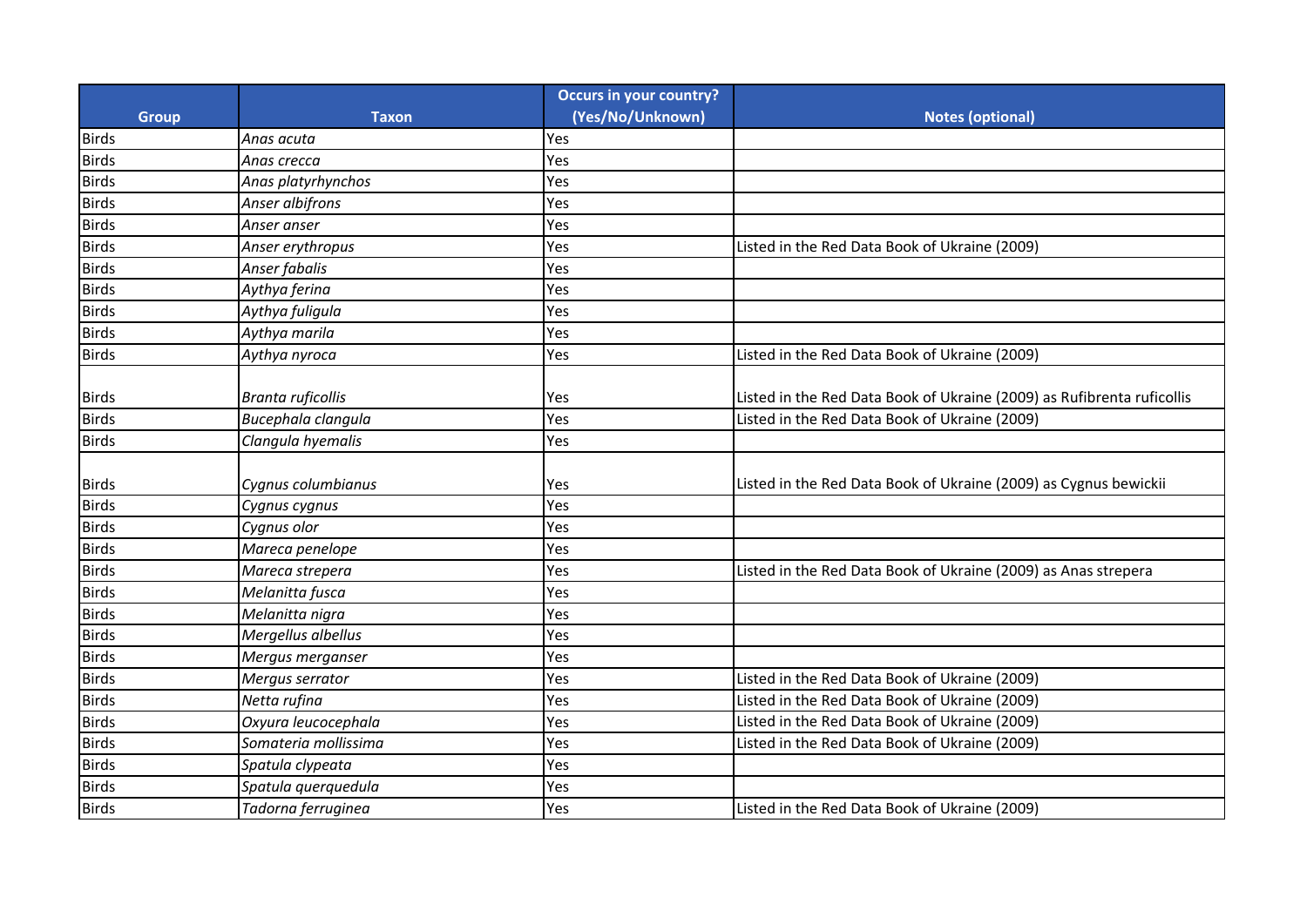|              |                                      | <b>Occurs in your country?</b> |                                               |
|--------------|--------------------------------------|--------------------------------|-----------------------------------------------|
| <b>Group</b> | <b>Taxon</b>                         | (Yes/No/Unknown)               | <b>Notes (optional)</b>                       |
| <b>Birds</b> | Tadorna tadorna                      | Yes                            |                                               |
| <b>Birds</b> | <b>Burhinus oedicnemus</b>           | Yes                            | Listed in the Red Data Book of Ukraine (2009) |
| <b>Birds</b> | Charadrius alexandrinus              | Yes                            | Listed in the Red Data Book of Ukraine (2009) |
| <b>Birds</b> | Charadrius dubius                    | Yes                            |                                               |
| <b>Birds</b> | Charadrius hiaticula                 | Yes                            | Listed in the Red Data Book of Ukraine (2009) |
| <b>Birds</b> | Eudromias morinellus                 | Yes                            |                                               |
| <b>Birds</b> | Pluvialis apricaria                  | Yes                            |                                               |
| <b>Birds</b> | Pluvialis squatarola                 | Yes                            |                                               |
| <b>Birds</b> | Vanellus leucurus                    | Yes                            |                                               |
| <b>Birds</b> | Vanellus vanellus                    | Yes                            |                                               |
| <b>Birds</b> | Glareola nordmanni                   | Yes                            | Listed in the Red Data Book of Ukraine (2009) |
| <b>Birds</b> | Glareola pratincola                  | Yes                            | Listed in the Red Data Book of Ukraine (2009) |
| <b>Birds</b> | Haematopus ostralegus                | Yes                            | Listed in the Red Data Book of Ukraine (2009) |
| <b>Birds</b> | Chlidonias niger niger               | Yes                            |                                               |
| <b>Birds</b> | Larus armenicus                      | No                             |                                               |
| <b>Birds</b> | Larus genei                          | Yes                            |                                               |
| <b>Birds</b> | Larus melanocephalus                 | Yes                            |                                               |
| <b>Birds</b> | Sterna hirundo hirundo               | Yes                            |                                               |
| <b>Birds</b> | Sternula albifrons                   | Yes                            | Listed in the Red Data Book of Ukraine (2009) |
| <b>Birds</b> | Thalasseus sandvicensis sandvicensis | Yes                            |                                               |
| <b>Birds</b> | Himantopus himantopus                | Yes                            | Listed in the Red Data Book of Ukraine (2009) |
| <b>Birds</b> | Recurvirostra avosetta               | Yes                            | Listed in the Red Data Book of Ukraine (2009) |
| <b>Birds</b> | Actitis hypoleucos                   | Yes                            |                                               |
| <b>Birds</b> | Arenaria interpres                   | Yes                            |                                               |
| <b>Birds</b> | Calidris alba                        | Yes                            |                                               |
| <b>Birds</b> | Calidris alpina                      | Yes                            |                                               |
| <b>Birds</b> | Calidris falcinellus                 | Yes                            |                                               |
| <b>Birds</b> | Calidris ferruginea                  | Yes                            |                                               |
| <b>Birds</b> | Calidris minuta                      | Yes                            |                                               |
| <b>Birds</b> | Calidris temminckii                  | Yes                            |                                               |
| <b>Birds</b> | Gallinago gallinago                  | Yes                            |                                               |
| <b>Birds</b> | Gallinago media                      | Yes                            | Listed in the Red Data Book of Ukraine (2009) |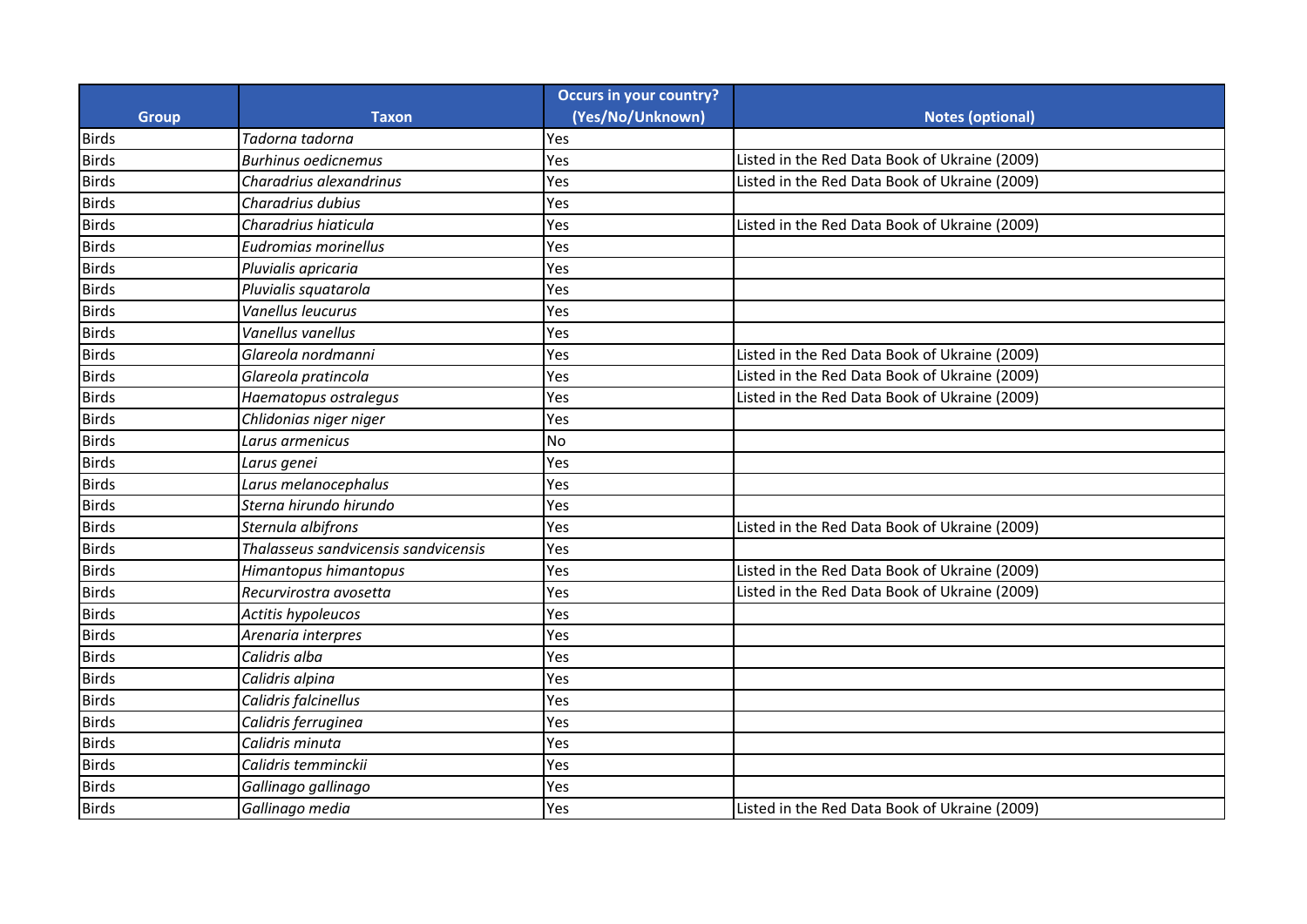|              |                            | <b>Occurs in your country?</b> |                                               |
|--------------|----------------------------|--------------------------------|-----------------------------------------------|
| <b>Group</b> | <b>Taxon</b>               | (Yes/No/Unknown)               | <b>Notes (optional)</b>                       |
| <b>Birds</b> | Limosa lapponica           | Yes                            |                                               |
| <b>Birds</b> | Limosa limosa              | Yes                            |                                               |
| <b>Birds</b> | Lymnocryptes minimus       | Yes                            |                                               |
| <b>Birds</b> | Numenius arquata           | Yes                            | Listed in the Red Data Book of Ukraine (2009) |
| <b>Birds</b> | Numenius phaeopus          | Yes                            | Listed in the Red Data Book of Ukraine (2009) |
| <b>Birds</b> | Numenius tenuirostris      | Yes                            | Listed in the Red Data Book of Ukraine (2009) |
| <b>Birds</b> | Phalaropus lobatus         | Yes                            |                                               |
| <b>Birds</b> | Scolopax rusticola         | Yes                            |                                               |
| <b>Birds</b> | Tringa erythropus          | Yes                            |                                               |
| <b>Birds</b> | Tringa glareola            | Yes                            |                                               |
| <b>Birds</b> | Tringa nebularia           | Yes                            |                                               |
| <b>Birds</b> | Tringa ochropus            | Yes                            |                                               |
| <b>Birds</b> | Tringa stagnatilis         | Yes                            | Listed in the Red Data Book of Ukraine (2009) |
| <b>Birds</b> | Tringa totanus             | Yes                            |                                               |
| <b>Birds</b> | Xenus cinereus             | Yes                            |                                               |
| <b>Birds</b> | Ciconia ciconia            | Yes                            |                                               |
| <b>Birds</b> | Ciconia nigra              | Yes                            | Listed in the Red Data Book of Ukraine (2009) |
| <b>Birds</b> | Streptopelia turtur turtur | Yes                            |                                               |
| <b>Birds</b> | Coracias garrulus          | Yes                            | Listed in the Red Data Book of Ukraine (2009) |
| <b>Birds</b> | Merops apiaster            | Yes                            |                                               |
| <b>Birds</b> | Falco cherrug              | Yes                            | Listed in the Red Data Book of Ukraine (2009) |
| <b>Birds</b> | Falco columbarius          | Yes                            |                                               |
| <b>Birds</b> | Falco naumanni             | Yes                            | Listed in the Red Data Book of Ukraine (2009) |
| <b>Birds</b> | Falco peregrinus           | Yes                            | Listed in the Red Data Book of Ukraine (2009) |
| <b>Birds</b> | Falco subbuteo             | Yes                            |                                               |
| <b>Birds</b> | <b>Falco tinnunculus</b>   | Yes                            |                                               |
| <b>Birds</b> | Falco vespertinus          | Yes                            |                                               |
| <b>Birds</b> | Coturnix coturnix coturnix | Yes                            |                                               |
| <b>Birds</b> | Gavia adamsii              | Yes                            |                                               |
| <b>Birds</b> | Gavia arctica arctica      | Yes                            |                                               |
| <b>Birds</b> | Anthropoides virgo         | Yes                            | Listed in the Red Data Book of Ukraine (2009) |
| <b>Birds</b> | Grus grus                  | Yes                            | Listed in the Red Data Book of Ukraine (2009) |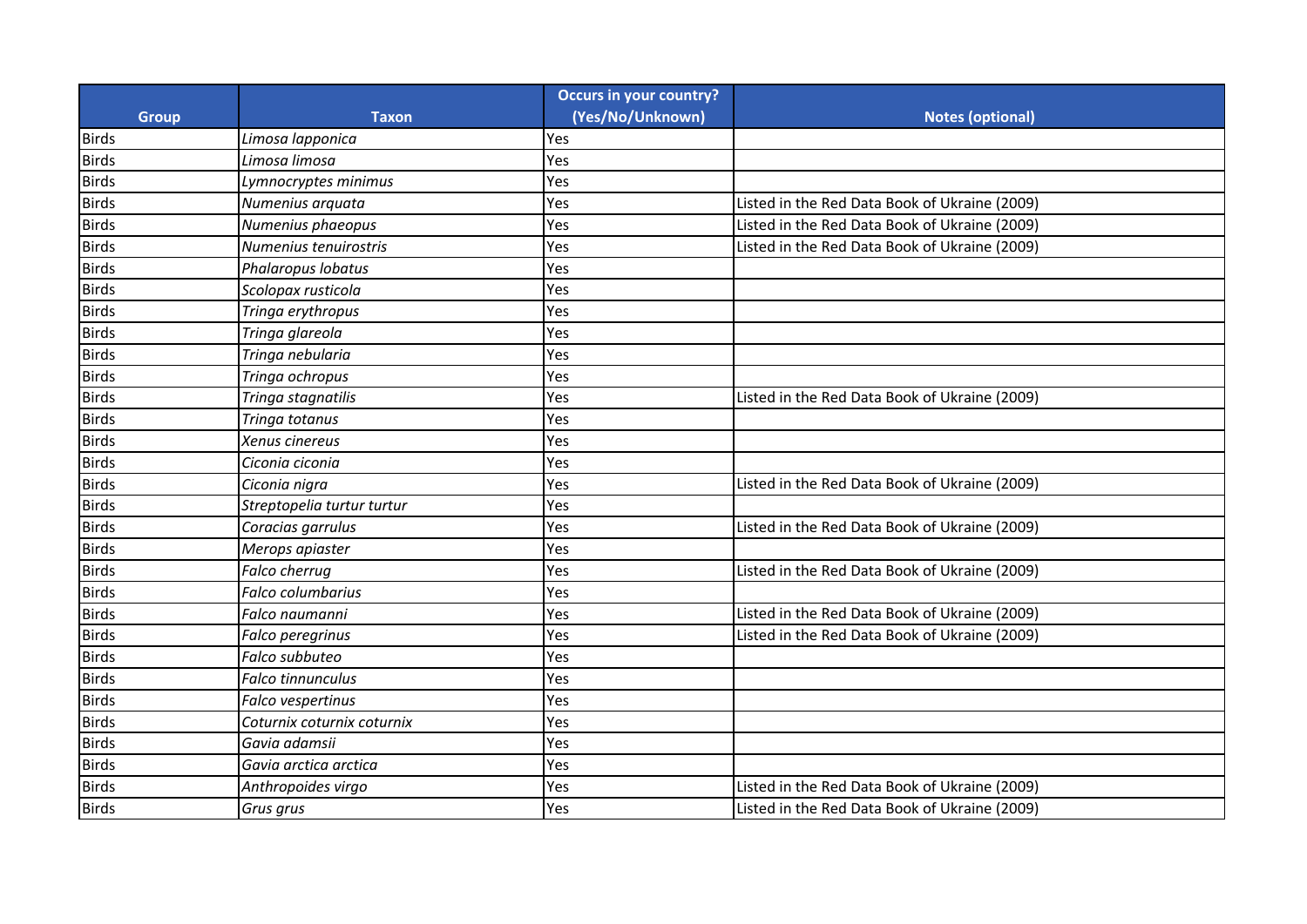|              |                             | <b>Occurs in your country?</b> |                                               |
|--------------|-----------------------------|--------------------------------|-----------------------------------------------|
| <b>Group</b> | <b>Taxon</b>                | (Yes/No/Unknown)               | <b>Notes (optional)</b>                       |
| <b>Birds</b> | Crex crex                   | Yes                            |                                               |
| <b>Birds</b> | Porzana porzana             | Yes                            |                                               |
| <b>Birds</b> | Zapornia pusilla intermedia | Yes                            |                                               |
| <b>Birds</b> | Otis tarda                  | Yes                            | Listed in the Red Data Book of Ukraine (2009) |
| <b>Birds</b> | Acrocephalus agricola       | Yes                            |                                               |
| <b>Birds</b> | Acrocephalus arundinaceus   | Yes                            |                                               |
| <b>Birds</b> | Acrocephalus dumetorum      | Yes                            |                                               |
| <b>Birds</b> | Acrocephalus melanopogon    | Yes                            |                                               |
| <b>Birds</b> | Acrocephalus paludicola     | Yes                            | Listed in the Red Data Book of Ukraine (2009) |
| <b>Birds</b> | Acrocephalus palustris      | Yes                            |                                               |
| <b>Birds</b> | Acrocephalus schoenobaenus  | Yes                            |                                               |
| <b>Birds</b> | Acrocephalus scirpaceus     | Yes                            |                                               |
| <b>Birds</b> | Hippolais icterina          | Yes                            |                                               |
| <b>Birds</b> | Iduna pallida               | Yes                            |                                               |
| <b>Birds</b> | Aegithalos caudatus         | Yes                            |                                               |
| <b>Birds</b> | Lanius excubitor excubitor  | Yes                            | Listed in the Red Data Book of Ukraine (2009) |
| <b>Birds</b> | Locustella fluviatilis      | Yes                            |                                               |
| <b>Birds</b> | Locustella luscinioides     | Yes                            |                                               |
| <b>Birds</b> | Locustella naevia           | Yes                            |                                               |
| <b>Birds</b> | Anthus campestris           | Yes                            |                                               |
| <b>Birds</b> | Anthus cervinus             | Yes                            |                                               |
| <b>Birds</b> | Anthus pratensis            | Yes                            |                                               |
| <b>Birds</b> | Anthus spinoletta           | Yes                            |                                               |
| <b>Birds</b> | Anthus trivialis            | Yes                            |                                               |
| <b>Birds</b> | Motacilla alba              | Yes                            |                                               |
| <b>Birds</b> | Motacilla cinerea           | Yes                            |                                               |
| <b>Birds</b> | Motacilla citreola          | Yes                            |                                               |
| <b>Birds</b> | Motacilla flava             | Yes                            |                                               |
| <b>Birds</b> | Cyanecula svecica           | Yes                            |                                               |
| <b>Birds</b> | Erithacus rubecula          | Yes                            |                                               |
| <b>Birds</b> | Ficedula albicollis         | Yes                            |                                               |
| <b>Birds</b> | Ficedula hypoleuca          | Yes                            |                                               |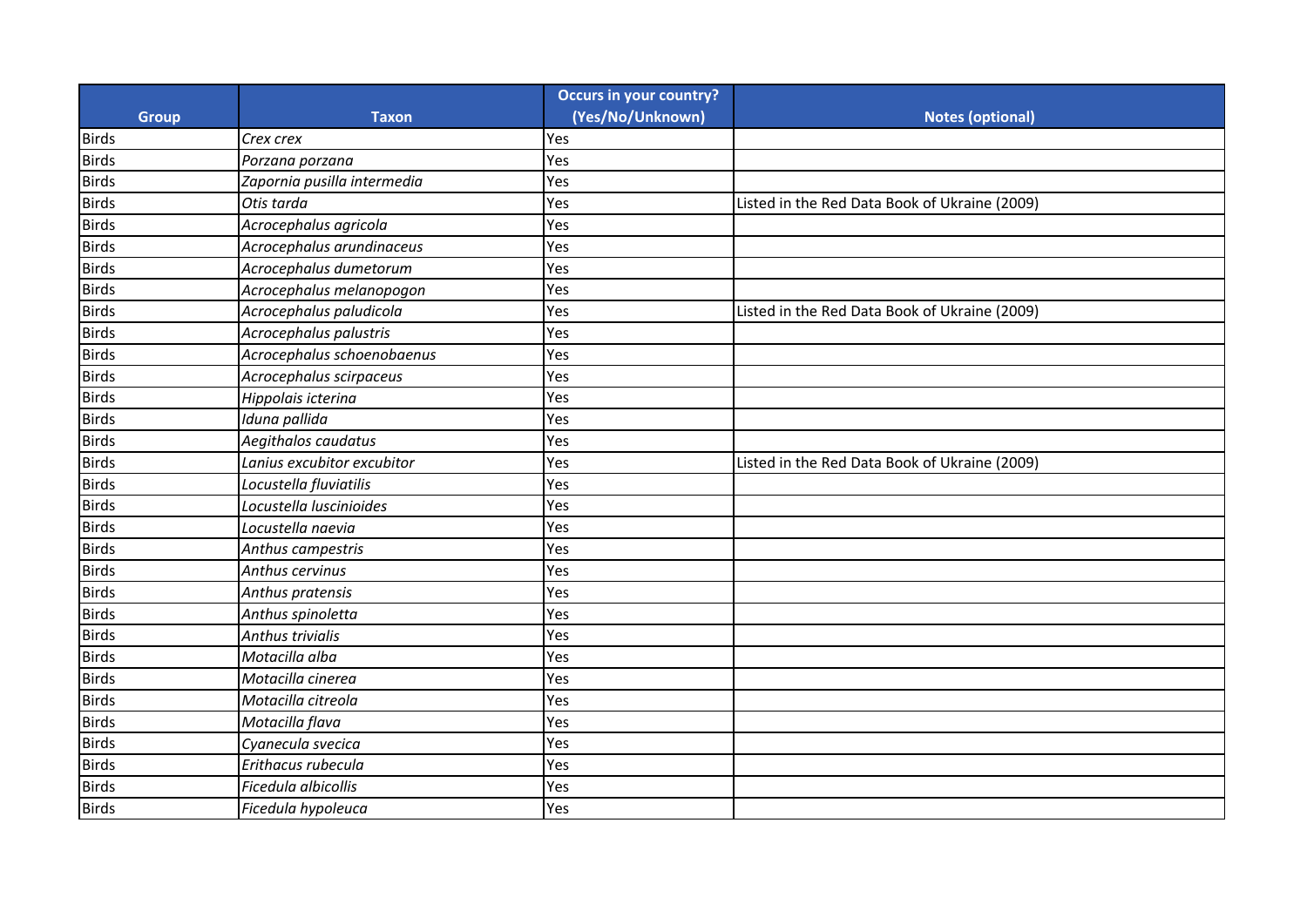|              |                           | <b>Occurs in your country?</b> |                                               |
|--------------|---------------------------|--------------------------------|-----------------------------------------------|
| <b>Group</b> | <b>Taxon</b>              | (Yes/No/Unknown)               | <b>Notes (optional)</b>                       |
| <b>Birds</b> | Ficedula parva            | Yes                            |                                               |
| <b>Birds</b> | Luscinia luscinia         | Yes                            |                                               |
| <b>Birds</b> | Luscinia megarhynchos     | Yes                            |                                               |
| <b>Birds</b> | Monticola saxatilis       | Yes                            | Listed in the Red Data Book of Ukraine (2009) |
| <b>Birds</b> | Muscicapa striata         | Yes                            |                                               |
| <b>Birds</b> | Oenanthe hispanica        | Yes                            |                                               |
| <b>Birds</b> | Oenanthe isabellina       | Yes                            |                                               |
| <b>Birds</b> | Oenanthe oenanthe         | Yes                            |                                               |
| <b>Birds</b> | Oenanthe pleschanka       | Yes                            |                                               |
| <b>Birds</b> | Phoenicurus ochruros      | Yes                            |                                               |
| <b>Birds</b> | Phoenicurus phoenicurus   | Yes                            |                                               |
| <b>Birds</b> | Saxicola rubetra          | Yes                            |                                               |
| <b>Birds</b> | Saxicola torquatus        | Yes                            |                                               |
| <b>Birds</b> | Oriolus oriolus           | Yes                            |                                               |
| <b>Birds</b> | Panurus biarmicus         | Yes                            |                                               |
| <b>Birds</b> | Phylloscopus collybita    | Yes                            |                                               |
| <b>Birds</b> | Phylloscopus sibilatrix   | Yes                            |                                               |
| <b>Birds</b> | Phylloscopus tristis      | <b>No</b>                      |                                               |
| <b>Birds</b> | Phylloscopus trochiloides | Yes                            |                                               |
| <b>Birds</b> | Phylloscopus trochilus    | Yes                            |                                               |
| <b>Birds</b> | Regulus ignicapilla       | Yes                            | Listed in the Red Data Book of Ukraine (2009) |
| <b>Birds</b> | Regulus regulus           | Yes                            |                                               |
| <b>Birds</b> | Sylvia atricapilla        | Yes                            |                                               |
| <b>Birds</b> | Sylvia borin              | Yes                            |                                               |
| <b>Birds</b> | Sylvia communis           | Yes                            |                                               |
| <b>Birds</b> | Sylvia curruca            | Yes                            |                                               |
| <b>Birds</b> | Sylvia nisoria            | Yes                            |                                               |
| <b>Birds</b> | Turdus iliacus            | Yes                            |                                               |
| <b>Birds</b> | Turdus merula             | Yes                            |                                               |
| <b>Birds</b> | Turdus philomelos         | Yes                            |                                               |
| <b>Birds</b> | Turdus pilaris            | Yes                            |                                               |
| <b>Birds</b> | Turdus torquatus          | Yes                            |                                               |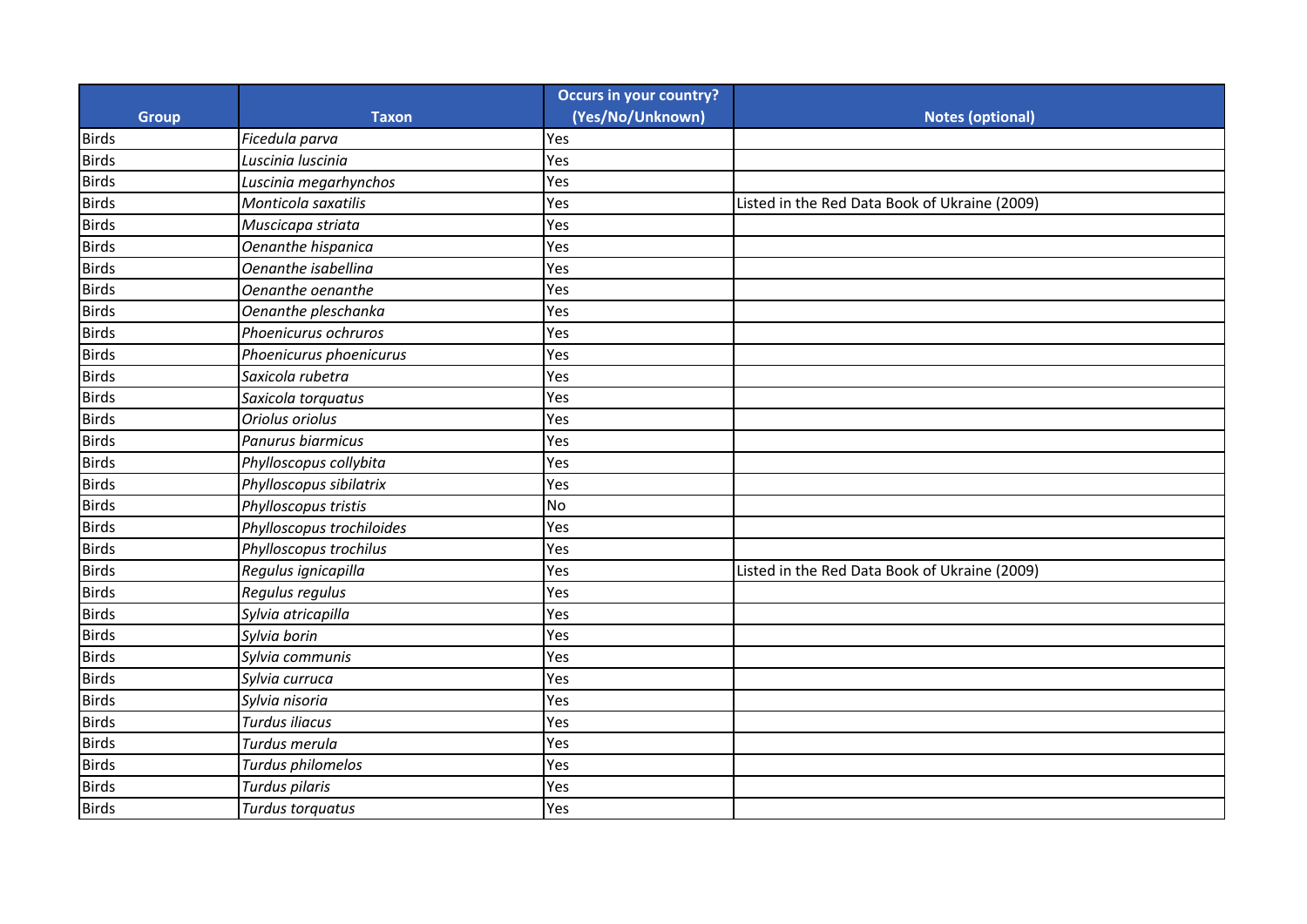| <b>Group</b> | <b>Taxon</b>                 | <b>Occurs in your country?</b><br>(Yes/No/Unknown) | <b>Notes (optional)</b>                                                |
|--------------|------------------------------|----------------------------------------------------|------------------------------------------------------------------------|
| <b>Birds</b> | Turdus viscivorus            | Yes                                                |                                                                        |
| <b>Birds</b> | Ardea alba alba              | Yes                                                |                                                                        |
| <b>Birds</b> | Ardea purpurea purpurea      | Yes                                                |                                                                        |
| <b>Birds</b> | Botaurus stellaris stellaris | Yes                                                |                                                                        |
| <b>Birds</b> | Ixobrychus minutus minutus   | Yes                                                |                                                                        |
| <b>Birds</b> | Pelecanus crispus            | Yes                                                | Listed in the Red Data Book of Ukraine (2009)                          |
| <b>Birds</b> | Pelecanus onocrotalus        | Yes                                                | Listed in the Red Data Book of Ukraine (2009)                          |
| <b>Birds</b> | Platalea leucorodia          | Yes                                                | Listed in the Red Data Book of Ukraine (2009)                          |
| <b>Birds</b> | Plegadis falcinellus         | Yes                                                | Listed in the Red Data Book of Ukraine (2009)                          |
| <b>Birds</b> | Podiceps auritus             | Yes                                                |                                                                        |
| <b>Birds</b> | Podiceps grisegena grisegena | Yes                                                |                                                                        |
| <b>Birds</b> | Microcarbo pygmaeus          | Yes                                                | Listed in the Red Data Book of Ukraine (2009) as Phalacrocorax pygmeus |
| Fish         | Acipenser gueldenstaedtii    | Yes                                                | Listed in the Red Data Book of Ukraine (2009)                          |
| Fish         | Acipenser nudiventris        | Yes                                                | Listed in the Red Data Book of Ukraine (2009)                          |
| Fish         | Acipenser ruthenus           | Yes                                                | Listed in the Red Data Book of Ukraine (2009)                          |
| Fish         | Acipenser stellatus          | Yes                                                | Listed in the Red Data Book of Ukraine (2009)                          |
| Fish         | Acipenser sturio             | Yes                                                | Listed in the Red Data Book of Ukraine (2009)                          |
| Fish         | Huso huso                    | Yes                                                | Listed in the Red Data Book of Ukraine (2009)                          |
| Fish         | Anguilla anguilla            | Yes                                                |                                                                        |
| Fish         | Alopias vulpinus             | N <sub>o</sub>                                     |                                                                        |
| Fish         | Squalus acanthias            | Yes                                                |                                                                        |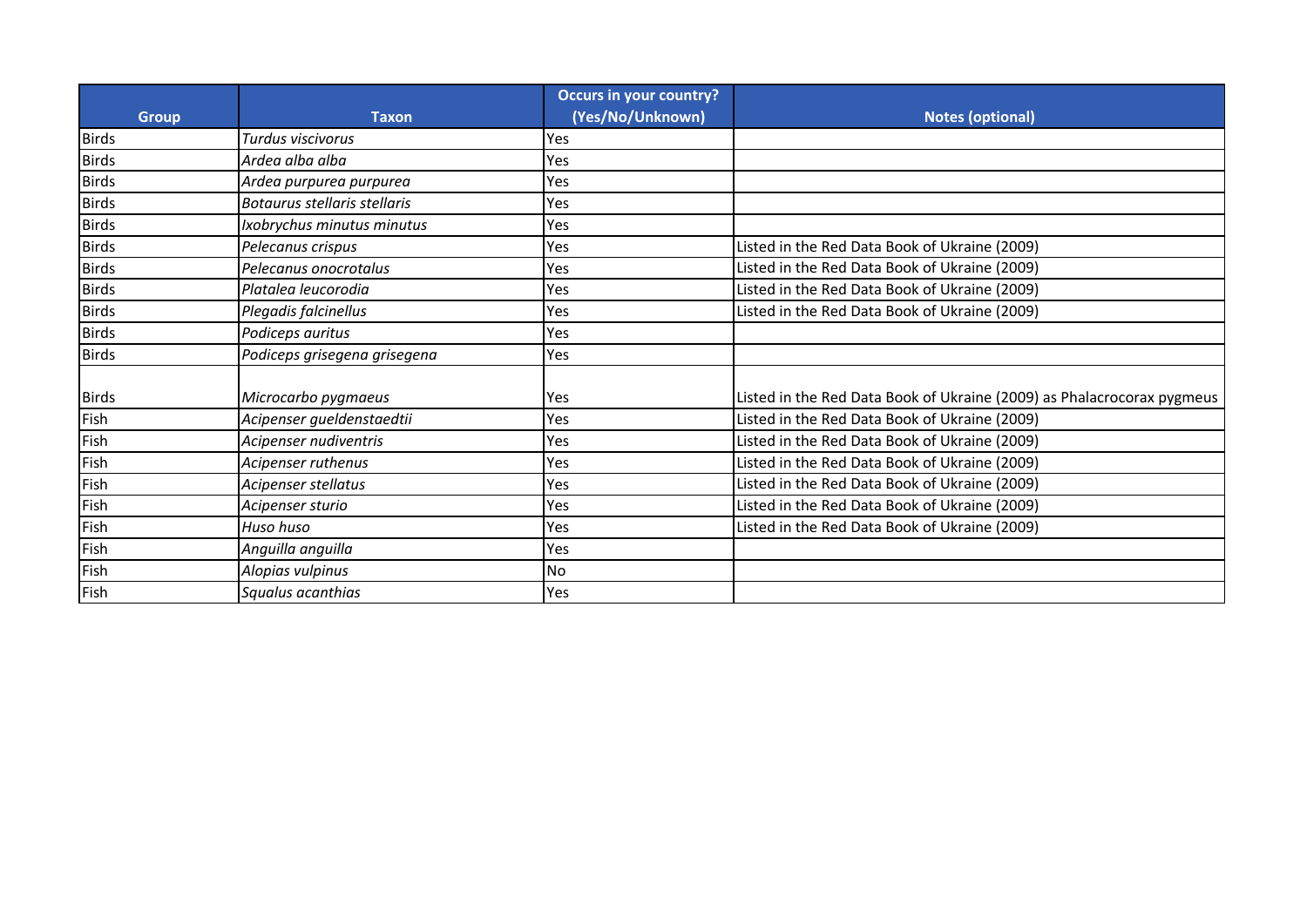## **Amendments**

- Please list the CMS **Appendix II** listed species/subspecies for which your country is a Range State that are not included in tab 1.

| <b>Species/subspecies</b> | <b>Notes (optional)</b>                       |
|---------------------------|-----------------------------------------------|
| Hypsugo savii             | Listed in the Red Data Book of Ukraine (2009) |
|                           |                                               |
|                           |                                               |
|                           |                                               |
|                           |                                               |
|                           |                                               |
|                           |                                               |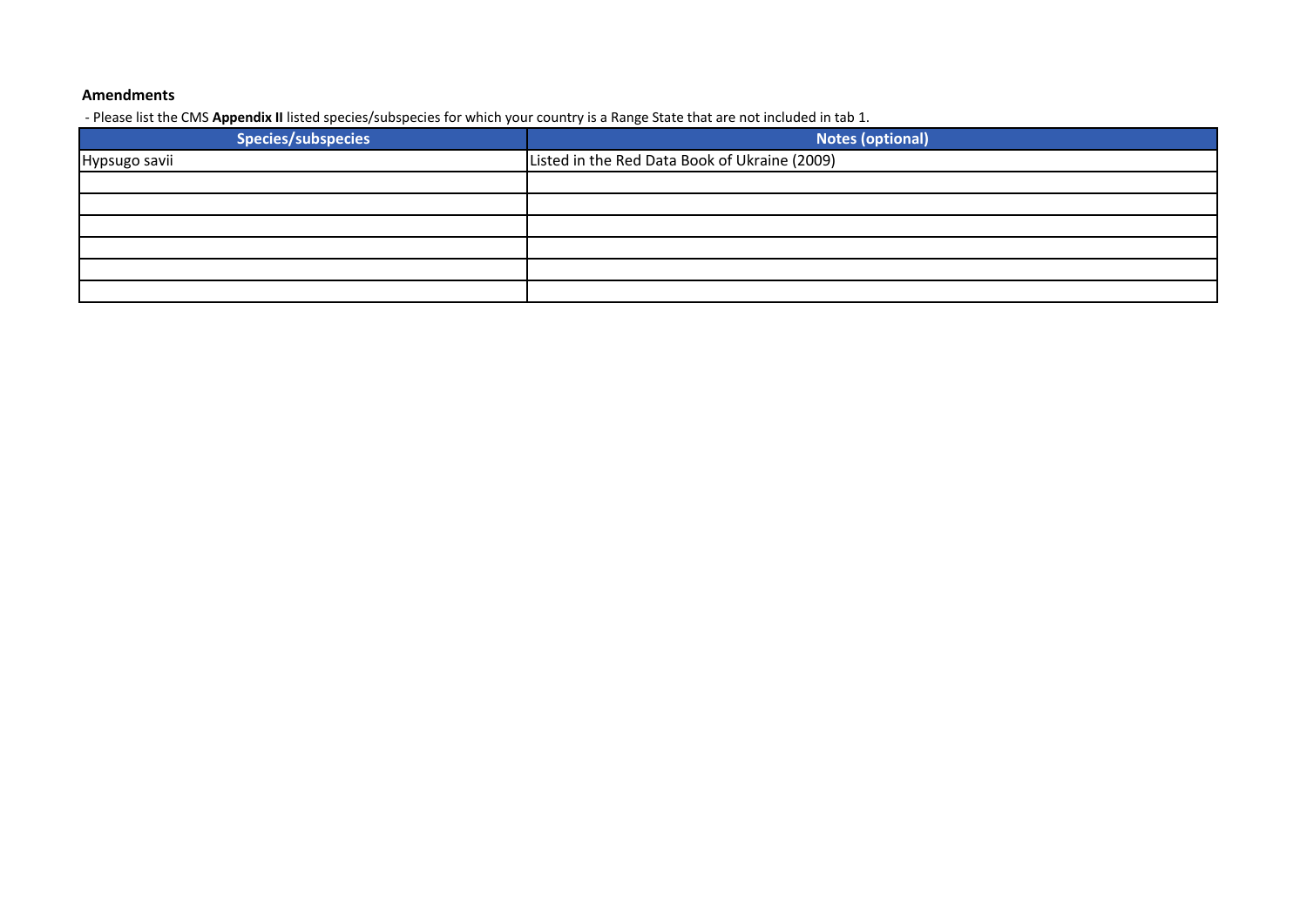## **Vagrants**

- This list is provided for reference only.

| <b>Species/subspecies</b> | <b>Status</b> | <b>Notes (optional)</b> |
|---------------------------|---------------|-------------------------|
| Aquila fasciata           | Vagrant       |                         |
| Gypaetus barbatus         | Vagrant       |                         |
| Haliaeetus leucoryphus    | Vagrant       |                         |
| Alopochen aegyptiaca      | Vagrant       |                         |
| Anser brachyrhynchus      | Vagrant       |                         |
| Anser caerulescens        | Vagrant       |                         |
| Branta bernicla           | Vagrant       |                         |
| Branta leucopsis          | Vagrant       |                         |
| Histrionicus histrionicus | Vagrant       |                         |
| Sibirionetta formosa      | Vagrant       |                         |
| Charadrius asiaticus      | Vagrant       |                         |
| Charadrius leschenaultii  | Vagrant       |                         |
| Pluvialis dominica        | Vagrant       |                         |
| Pluvialis fulva           | Vagrant       |                         |
| Vanellus gregarius        | Vagrant       |                         |
| Vanellus spinosus         | Vagrant       |                         |
| Larus audouinii           | Vagrant       |                         |
| Calidris maritima         | Vagrant       |                         |
| Calidris melanotos        | Vagrant       |                         |
| Calidris pygmaea          | Vagrant       |                         |
| Calidris subruficollis    | Vagrant       |                         |
| Phalaropus fulicarius     | Vagrant       |                         |
| <b>Falco biarmicus</b>    | Vagrant       |                         |
| Falco concolor            | Vagrant       |                         |
| <b>Falco rusticolus</b>   | Vagrant       |                         |
| Gavia stellata            | Vagrant       |                         |
| Leucogeranus leucogeranus | Vagrant       |                         |
| Chlamydotis macqueenii    | Vagrant       |                         |
| Hippolais olivetorum      | Vagrant       |                         |
| Iduna caligata            | Vagrant       |                         |
| Locustella fasciolata     | Vagrant       |                         |